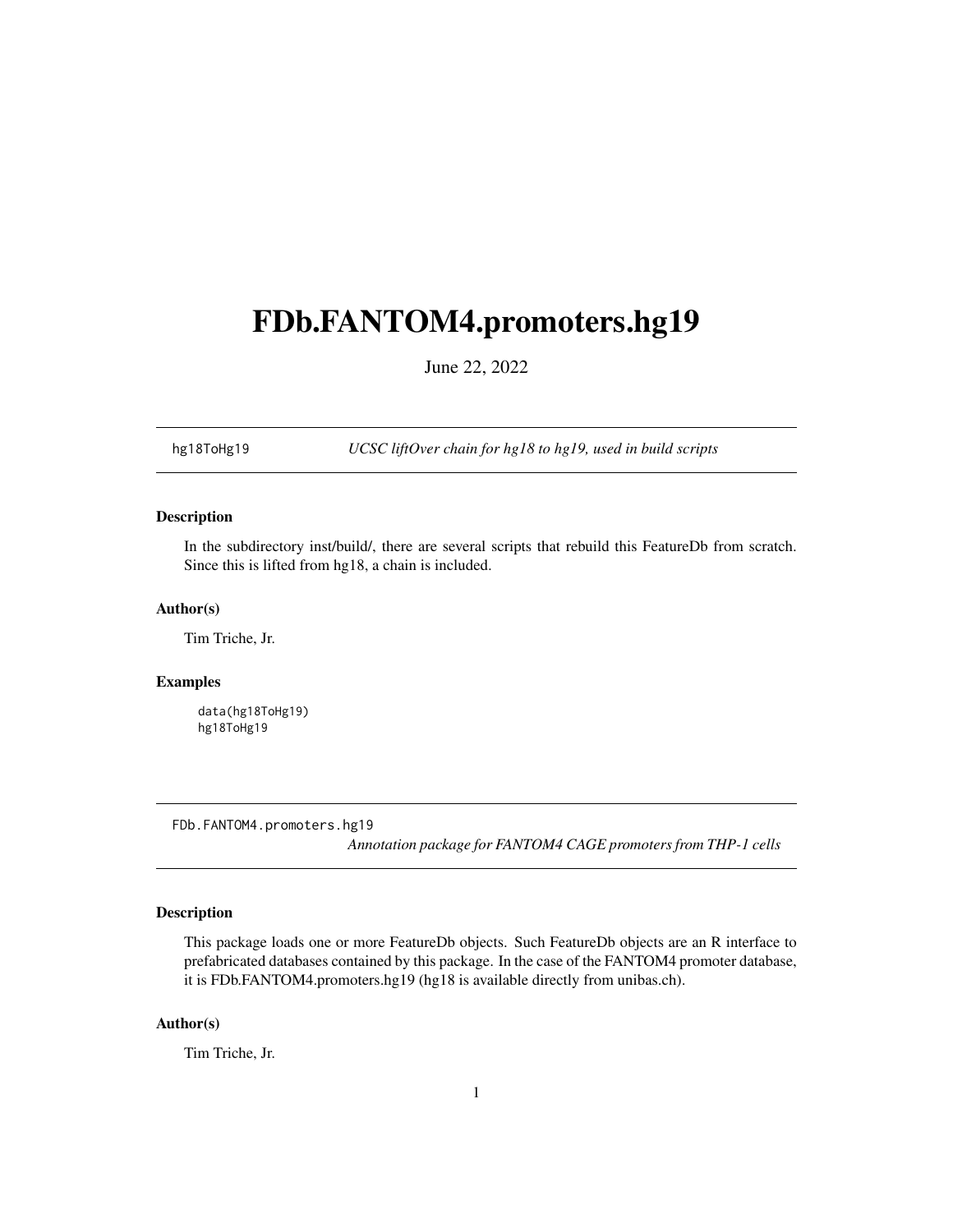## <span id="page-1-0"></span>See Also

[features](#page-0-0) [makeFeatureDbFromUCSC](#page-0-0) [import.bed](#page-0-0)

#### Examples

## load the library library(FDb.FANTOM4.promoters.hg19)

## list the contents that are loaded into memory ls('package:FDb.FANTOM4.promoters.hg19')

## show the db object that is loaded by calling it's name FDb.FANTOM4.promoters.hg19

```
## extract features for use in annotating data
FANTOM4.hg19 <- features(FDb.FANTOM4.promoters.hg19)
```
## we'd prefer if R would stop us from comparing across assemblies: met <- metadata(FDb.FANTOM4.promoters.hg19) ## need to fetch genome genome(FANTOM4.hg19) <- met[which(met[,'name']=='Genome'),'value']

```
## Plot the observed/expected CpG ratio look like across promoters
## (computed as Pr(CG) / Pr(C)Pr(G)Pr(CG|G,C) within a 3kb window)
## Conversion back to numeric is due to an artifact of features()
values(FANTOM4.hg19)$oecg <- as.numeric(values(FANTOM4.hg19)$oecg)
hist(values(FANTOM4.hg19)$oecg, breaks=200,
```

```
xlab='Observed/expected CpG content from hg19',
main='FANTOM4 promoter CpG content, 3kb windows')
```
## The function used for this is FDb.FANTOM4.promoters.hg19:::oecg()